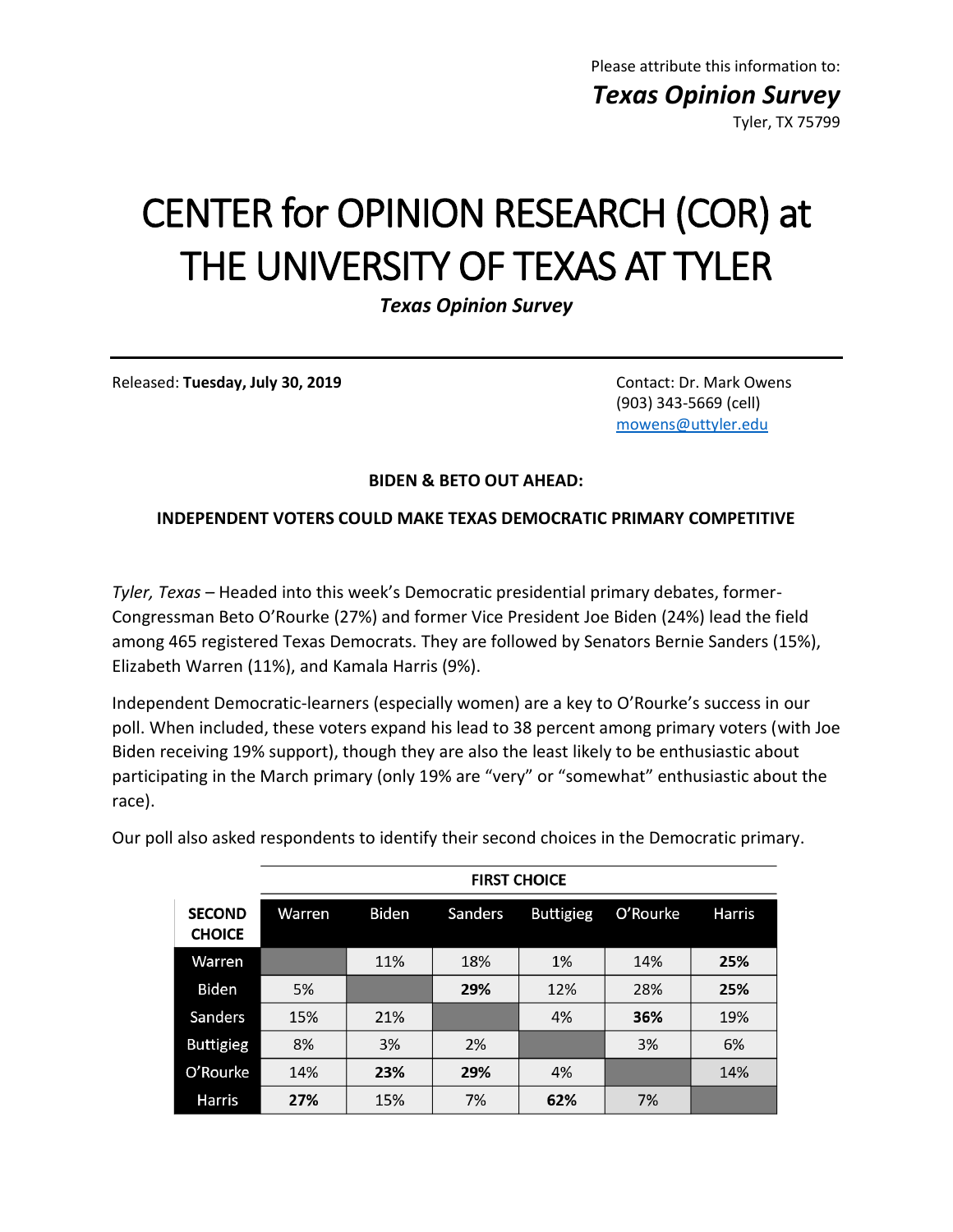Please attribute this information to:

## *Texas Opinion Survey*

Tyler, TX 75799

Among the six candidates currently leading in national polls (Warren, Biden, Sanders, Buttigieg, O'Rourke, and Harris), second choice preferences are fairly split across the board.

Chiefly, Democratic voters want someone who can beat President Trump in the general election that connects with the primary electorate. When asked to rank in order of importance the characteristics they prefer in a Democratic nominee, voters were split in their top priority between "closest to my view on issues" (33%) and "electability" (32%).

President Donald Trump's job approval is down 2 points from our last survey in February. It now stands at 40 percent approval and 55 percent disapproval among all registered voters. These results are a part of an overall downward trend in job approval for the president since our pre-midterm election survey in October 2018 (45 percent approval and 44 percent disapproval). That said, when asked if the House of Representatives should or should not begin impeachment proceedings of President Trump, a plurality of respondents (45%) said, "No" (34% believe the House ought to begin impeachment proceedings).

In head to head contests, President Trump is trailing all Democrats except Joe Biden and Pete Buttigieg, though a sizable percentage of respondents answered "neither/other" or "not sure" in each contest.



Senator John Cornyn, heading into the 2020 reelection cycle, is at 25 percent approval, with 27 percent disapproving and a sizable 48 percent answering, "Don't know." His junior colleague,